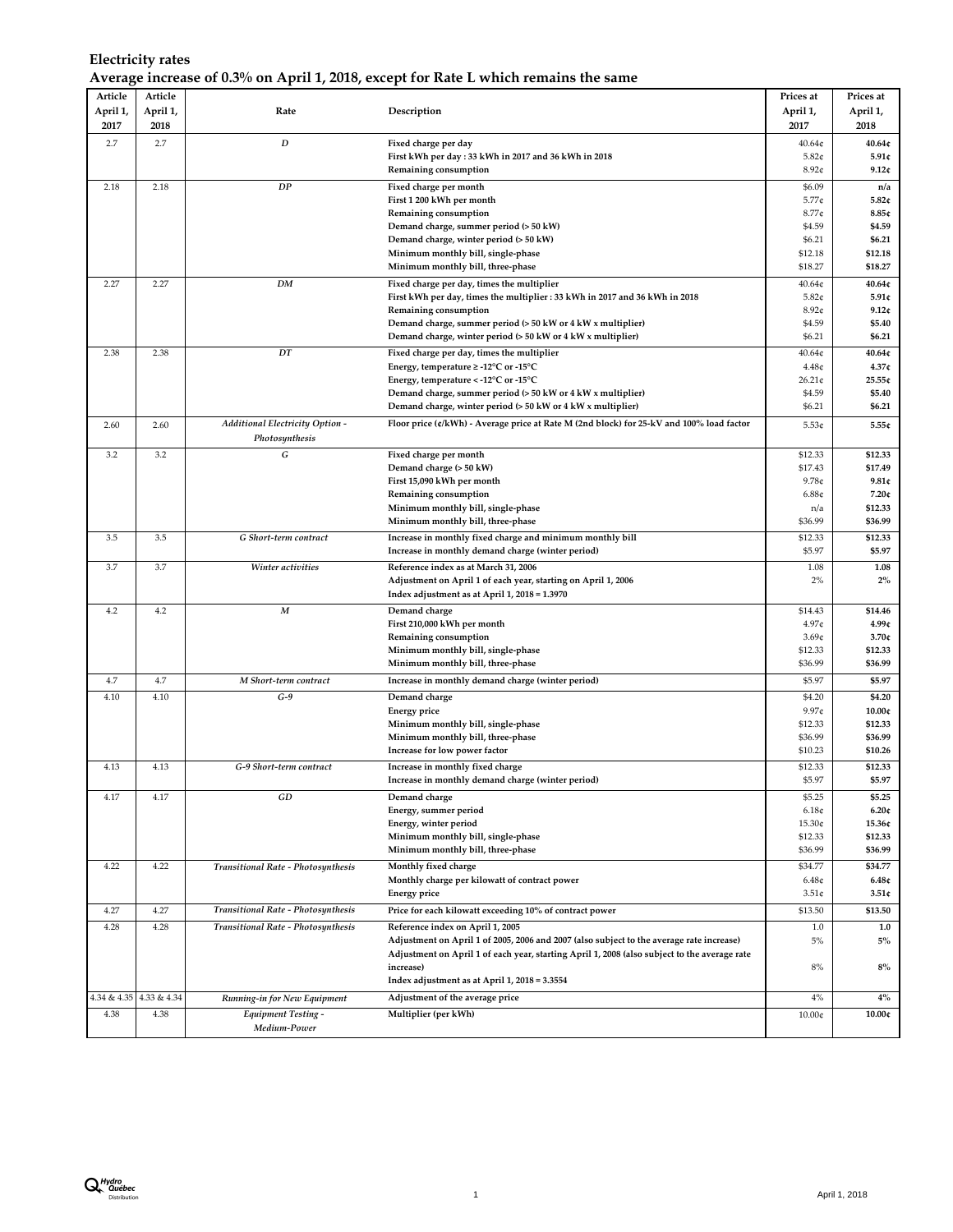## **Electricity rates Average increase of 0.3% on April 1, 2018, except for Rate L which remains the same**

| Article      | Article      |                                                                  |                                                                                                                                                                    | Prices at                   | Prices at          |
|--------------|--------------|------------------------------------------------------------------|--------------------------------------------------------------------------------------------------------------------------------------------------------------------|-----------------------------|--------------------|
| April 1,     | April 1,     | Rate                                                             | Description                                                                                                                                                        | April 1,                    | April 1,           |
| 2017<br>4.45 | 2018<br>4.45 | Interruptible Electricity Option -                               | Option I:                                                                                                                                                          | 2017                        | 2018               |
|              |              | Medium-Power                                                     | Fixed nominal credit, winter period (per kW)                                                                                                                       | \$13.00                     | \$13.00            |
|              |              |                                                                  | Variable nominal credit for each of the first 20 interruption hours (per kWh)                                                                                      | 20.00¢<br>25.00¢            | 20.00c<br>25.00c   |
|              |              |                                                                  | Variable nominal credit for each of the next 20 interruption hours (per kWh)<br>Variable nominal credit for each of the 60 subsequent interruption hours (per kWh) | 30.00¢                      | 30.00c             |
|              |              |                                                                  | Option II :                                                                                                                                                        |                             |                    |
|              |              |                                                                  | Fixed nominal credit, winter period (per kW)                                                                                                                       | \$9.10                      | \$9.10             |
|              |              |                                                                  | Variable nominal credit for each interruption hour (per kWh)                                                                                                       | 20.00¢                      | 20.00c             |
| 4.47         | 4.47         | Interruptible Electricity Option -<br>Medium-Power               | Option I:<br>Penalty (per kW)                                                                                                                                      | \$1.25                      | \$1.25             |
|              |              |                                                                  | Option II:                                                                                                                                                         |                             |                    |
|              |              |                                                                  | Penalty (per kW)                                                                                                                                                   | \$0.50                      | \$0.50             |
| 4.50         | 4.50         | <b>Additional Electricity Option -</b>                           | Floor price (¢/kWh) - Average price at Rate M (2nd block) for 25-kV and 100% load factor                                                                           | 5.53¢                       | 5.55c              |
|              |              | Medium-Power                                                     |                                                                                                                                                                    |                             |                    |
| 4.55         | 4.55         | <b>BR</b>                                                        | Consumption associated with the first 50 kW of maximum power demand (per kWh)                                                                                      | 10.90¢                      | 10.95¢             |
|              |              |                                                                  | Consumption associated with maximum power demand in excess of 50 kW (per kWh)<br>Remaining consumption (per kWh)                                                   | 20.47¢<br>16.13¢            | 20.54c<br>16.14c   |
|              |              |                                                                  | Minimum monthly bill, single-phase                                                                                                                                 | \$12.33                     | \$12.33            |
|              |              |                                                                  | Minimum monthly bill, three-phase                                                                                                                                  | \$36.99                     | \$36.99            |
| 5.2          | 5.2          | L                                                                | Demand charge                                                                                                                                                      | \$12.87                     | \$12.87            |
|              |              |                                                                  | <b>Energy price</b>                                                                                                                                                | 3.27 <sub>¢</sub>           | 3.27c              |
| 5.6          | 5.6          | L                                                                | Daily optimization charge                                                                                                                                          | \$7.53                      | \$7.53             |
| 5.14         | 5.14         | LG                                                               | Monthly optimization charge<br>Demand charge                                                                                                                       | \$22.59<br>\$13.11          | \$22.59<br>\$13.14 |
|              |              |                                                                  | <b>Energy price</b>                                                                                                                                                | $3.42$ ¢                    | 3.43c              |
| 5.25         | 5.25         | LG                                                               | Daily optimization charge                                                                                                                                          | \$7.65                      | \$7.68             |
|              |              |                                                                  | Monthly optimization charge                                                                                                                                        | \$22.95                     | \$23.04            |
| 5.33         | 5.33         | $\boldsymbol{H}$                                                 | Demand charge                                                                                                                                                      | \$5.25                      | \$5.25             |
|              |              |                                                                  | Energy consumed outside winter weekdays                                                                                                                            | $5.29$ ¢                    | 5.31c              |
|              |              |                                                                  | <b>Energy consumed on winter weekdays</b>                                                                                                                          | 18.08¢                      | 18.08¢             |
| 5.38a)       | 5.38a)       | LD (Firm option)                                                 | Demand charge                                                                                                                                                      | \$5.25                      | \$5.25             |
|              |              |                                                                  | Energy consumed outside winter weekdays<br><b>Energy consumed on winter weekdays</b>                                                                               | 5.29 <sub>¢</sub><br>18.08¢ | 5.31c<br>18.08¢    |
| 5.38 b)      | 5.38 b)      | LD (Non-firm option)                                             | Demand charge per day for planned interruptions                                                                                                                    | \$0.53                      | \$0.53             |
|              |              |                                                                  | Demand charge per day for unplanned interruptions                                                                                                                  | \$1.06                      | \$1.06             |
|              |              |                                                                  | <b>Energy price</b>                                                                                                                                                | $5.29$ ¢                    | 5.31c              |
|              |              |                                                                  | Monthly maximum - Demand charge                                                                                                                                    | \$5.25                      | \$5.25             |
| 5.41         | 5.41         | LD (Non-firm option)                                             | Price for consumption during unauthorized period (per kWh)                                                                                                         | 50¢                         | 50¢                |
| 5.47         | 5.47         | Running-in for New Equipment<br>(12 or more consumption periods) | Maximum increase of the average price<br>Minimum increase of the average price                                                                                     | 4%<br>1%                    | $4\%$<br>$1\%$     |
| 5.48         | 5.48         | Running-in for New Equipment                                     | Increase of the average price                                                                                                                                      | 4%                          | $4\%$              |
|              |              | (fewer than 12 consumption periods)                              |                                                                                                                                                                    |                             |                    |
| 5.51         | 5.51         | Running-in for New Equipment                                     | Price for consumption during unauthorized period (per kWh)                                                                                                         | 50¢                         | 50c                |
| 5.53 b)      | 5.53 b)      | <b>Equipment Testing -</b>                                       | Multiplier (per kWh)                                                                                                                                               | 10.00¢                      | 10.00c             |
|              |              | Large-Power                                                      |                                                                                                                                                                    |                             |                    |
| 5.57         | 5.57         | LP                                                               | Annual fixed charge                                                                                                                                                | \$1,000                     | \$1,000            |
| 5.64         | 5.64         | LP                                                               | Price for unauthorized consumption of energy (per kWh)                                                                                                             | 50¢                         | 50¢                |
| 6.20         | 6.20         | Interruptible Electricity Option -                               | Option I:<br>Fixed nominal credit, winter period (per kW)                                                                                                          |                             |                    |
|              |              | Large-Power                                                      | Variable nominal credit for each of the first 20 interruption hours (per kWh)                                                                                      | \$13.00<br>20.00¢           | \$13.00<br>20.00c  |
|              |              |                                                                  | Variable nominal credit for each of the next 20 interruption hours (per kWh)                                                                                       | 25.00¢                      | 25.00c             |
|              |              |                                                                  | Variable nominal credit for each of the 60 subsequent interruption hours (per kWh)                                                                                 | 30.00¢                      | 30.00c             |
|              |              |                                                                  | Option II:                                                                                                                                                         |                             |                    |
|              |              |                                                                  | Fixed nominal credit, winter period (per kW)                                                                                                                       | \$6.50                      | \$6.50             |
|              |              |                                                                  | Variable nominal credit for each interruption hour (per kWh)                                                                                                       | 20.00¢                      | 20.00¢             |
| 6.24         | 6.24         | Interruptible Electricity Option -<br>Large-Power                | Option I:<br>Penalty (per kW)                                                                                                                                      | \$1.25                      | \$1.25             |
|              |              |                                                                  | Amount for the determination of the maximum penalty (per kW)                                                                                                       | \$5.00                      | \$5.00             |
|              |              |                                                                  | Option II:                                                                                                                                                         |                             |                    |
|              |              |                                                                  | Penalty (per kW)                                                                                                                                                   | \$0.60                      | \$0.60             |
|              |              |                                                                  | Amount for the determination of the maximum penalty (per kW)                                                                                                       | \$2.50                      | \$2.50             |
| 6.32         | 6.32         | <b>Additional Electricity Option -</b><br>Large-Power            | Floor price (¢/kWh) - Average price at Rate L for 120-kV and 100% load factor                                                                                      | 4.66 <sub>¢</sub>           | 4.66c              |
| 6.36         | 6.36         | <b>Additional Electricity Option -</b>                           | Consumption beyond reference power during unauthorized period (per kWh)                                                                                            | 50¢                         | 50¢                |
|              |              | Large-Power                                                      |                                                                                                                                                                    |                             |                    |
| 6.45         | 6.45         | <b>Economic Development Rate</b>                                 | Initial rate reduction                                                                                                                                             | 20%                         | 20%                |
| n/a          | 6.60         | <b>Industrial Revitalization Rate</b>                            | Floor price (¢/kWh) - Rate L energy price                                                                                                                          | n/a                         | 3.27c              |
| n/a          | 6.64         | <b>Industrial Revitalization Rate</b>                            | Consumption beyond reference power during unauthorized period (per kWh)                                                                                            | n/a                         | 50¢                |